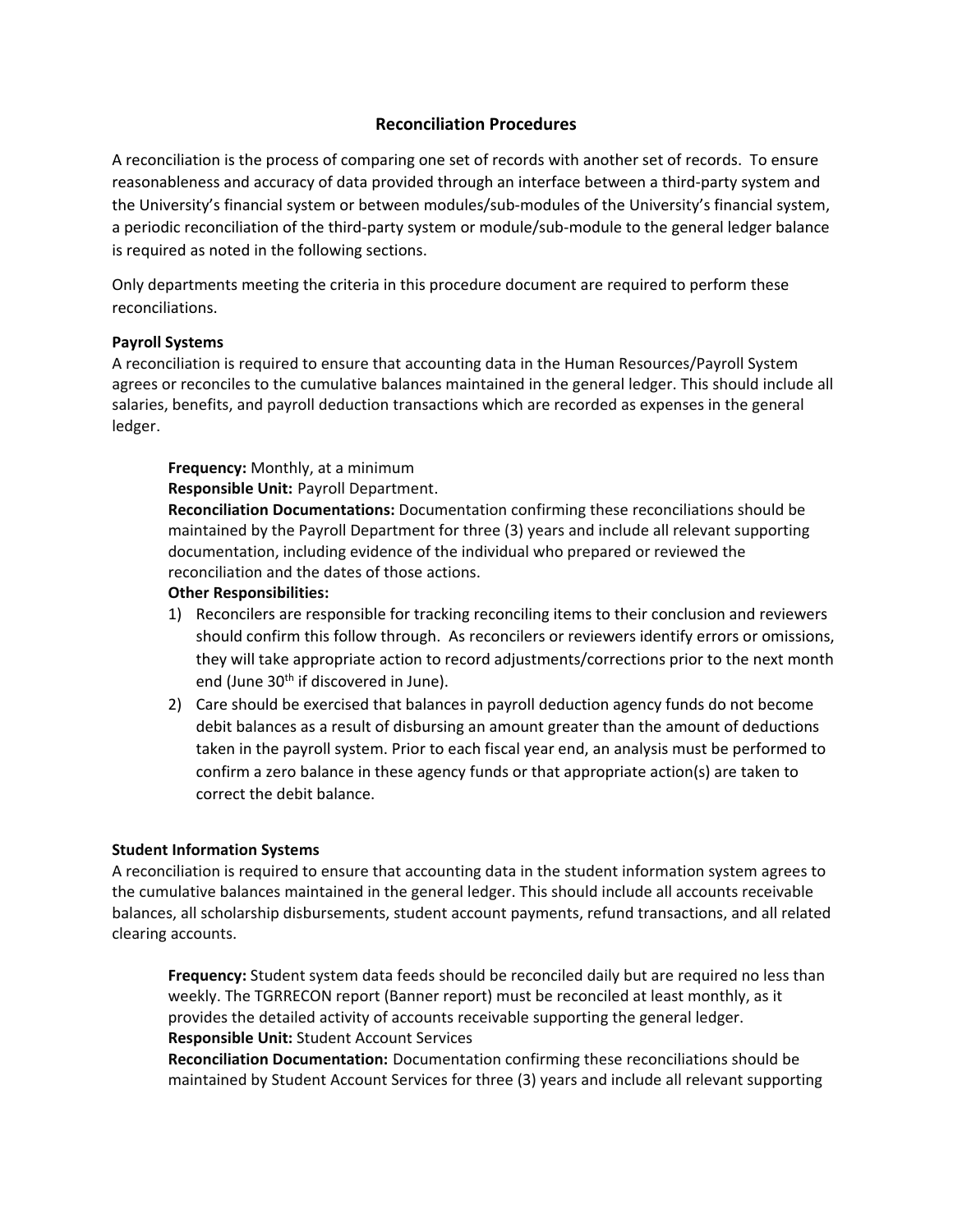documentation, including evidence of the individual who prepared or reviewed the reconciliation and the dates of those actions.

#### **Bank Accounts/Investment Accounts**

A monthly reconciliation is required to ensure that cash and investment balances per the general ledger agree or reconcile to statements provided by the financial institution(s).

**Frequency:** This reconciliation should be completed within thirty (30) days of receiving the statement(s). In all cases, the reconciliation must be completed before the closing of the next accounting month (or prior to June 30<sup>th</sup> if June).

**Responsible Unit:** The Controller will maintain a list of the preparer's and reviewer's responsible for bank and investment account reconciliations; the Controller will review this list for appropriateness on an annual basis and make adjustments as necessary.

**Reconciliation Documentation:** Each reconciliation must include evidence of the preparer and date prepared, reviewer and date reviewed. Reviews must be completed by the preparer's supervisor or higher‐level manager with requisite authority and responsibility and must be performed within forty‐five (45) days of performing the reconciliation. Documentation confirming these reconciliations should be maintained by the responsible department for three (3) years and include all relevant supporting documentation, including evidence of the individual who prepared or reviewed the reconciliation and the dates of those actions.

## **Other Responsibilities:**

1) A review of outstanding checks must be accomplished during each reconciliation process. Checks that have not cleared within the time limit printed on the face of the check, normally ninety (90) days, should be considered potential "unclaimed property." The payee of the outstanding check should be contacted in writing to facilitate delivery of the amount owed. To comply with state law, the write‐off of old outstanding checks should not be made to a net asset account for "surplus" for return to the State Treasurer but must be done via the Unclaimed Property Report so that the State of Georgia has a centralized pool of information about unclaimed property from all sources.

#### **Accounts Payable**

A reconciliation of the Accounts Payable sub‐ledger (detail) to the general ledger is required to ensure that accounting data in the sub-ledger agrees to the corresponding balance(s) in the general ledger.

**Frequency:** A monthly reconciliation is required.

#### **Responsible Unit:** Accounts Payable

**Reconciliation Documentation:** Documentation confirming these reconciliations should be maintained by Accounts Payable for three (3) years and include all relevant supporting documentation, including evidence of the individual who prepared or reviewed the reconciliation and the dates of those actions.

## **Accounts Receivable**

A reconciliation of the Accounts Receivable sub‐ledger (detail) to the general ledger is required to ensure that accounting data in the sub-ledger agrees to the corresponding balance(s) in the general ledger.

**Frequency:** A monthly reconciliation is required. **Responsible Unit:** Accounts Receivable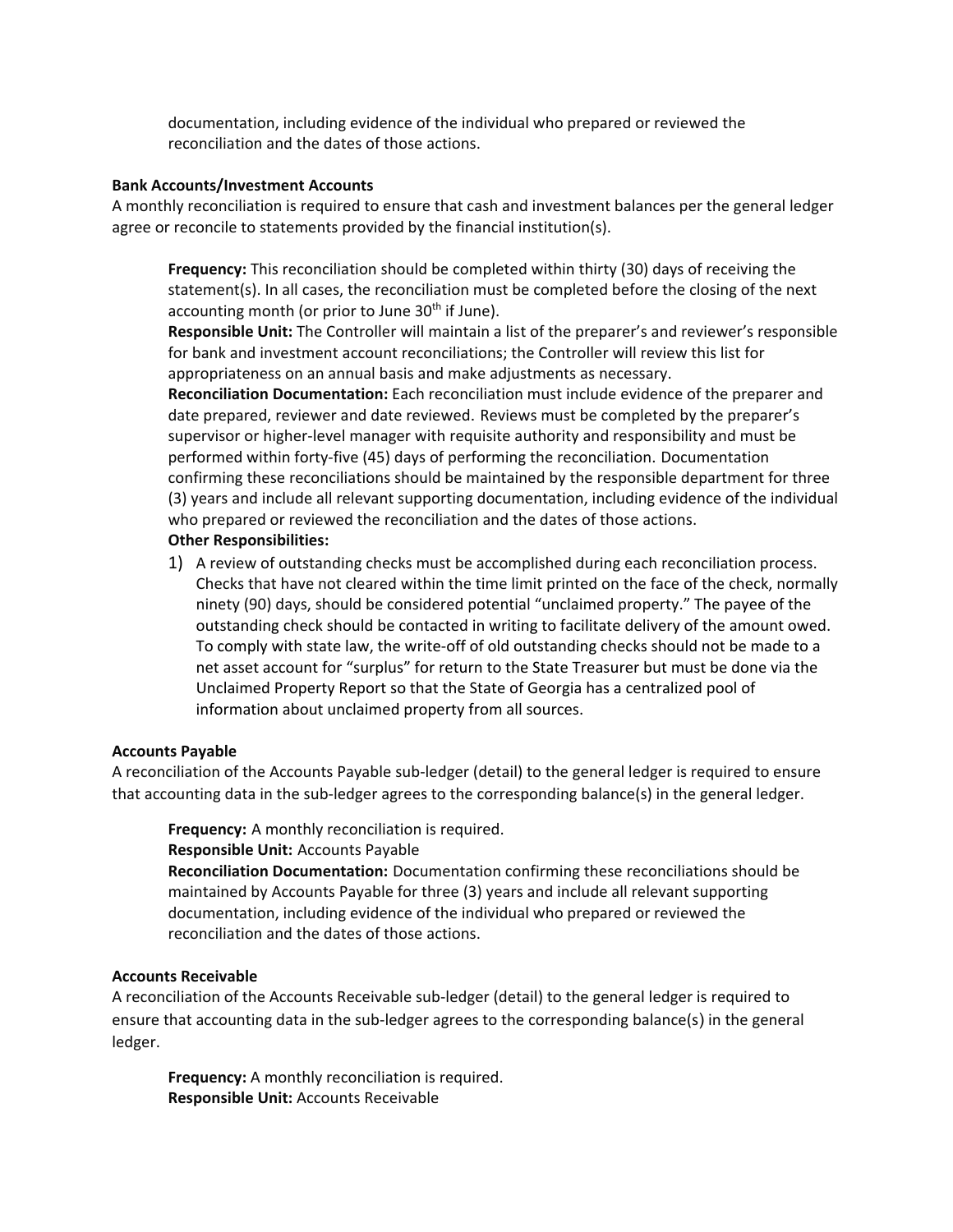**Reconciliation Documentation:** Documentation confirming these reconciliations should be maintained by Accounts Receivable for at least three (3) years and include all relevant supporting documentation, including evidence of the individual who prepared or reviewed the reconciliation and the dates of those actions.

## **Capital Assets**

A reconciliation the Capital Assets sub‐ledger (detail to the general ledger is required to ensure that accounting data in the sub-ledger(s) agrees to the corresponding balance(s) in the general ledger.

## **Frequency:** A monthly reconciliation is required.

## **Responsible Units: Asset Management and Accounting**

Reconciliation Documentation: Documentation confirming these reconciliations should be maintained in the institution's files for three (3) years and include all relevant supporting documentation, including evidence of the individual who prepared or reviewed the reconciliation and the dates of those actions.

## **Other Responsibilities:**

- 1) Both the Asset Management module to the Capital Ledger, as well as the Capital Ledger to the Actuals Ledger.
- 2) In addition, capital outlay expenses must be reconciled to additions to the Capital Asset subledger. This should be done in conjunction with reviewing repairs and maintenance expense accounts for omissions to the Capital Asset sub‐ledger.

## **Other University or Third‐Party Systems**

University departments responsible for a third‐party application(s) or system(s) with integrations to the University's financial system or any sub‐module or other system that interfaces with the University's financial system are required to perform a reconciliation between the activity generated by that system and the general ledger.

Some examples of third-party systems include: AiM, Campus Mail, Bulldog Print + Design, and various Auxiliary Enterprise systems. Third‐party systems are used to record initial business transactions that are then grouped/batched and processed to record general ledger journals or associated data feeds that impact ledger balances on a daily or other periodic basis.

**Frequency:** Reconciliations should be performed at least monthly. Depending on the volume of activity, many departments will find a daily or weekly reconciliation to be more beneficial for determining that account balances are being accurately processed and reported in the general ledger.

**Responsible Unit:** School/College/Unit responsible for the third‐party system **Reconciliation Documentation:** Documentation confirming these reconciliations should be maintained in the responsible department's files for three (3) years and include all relevant supporting documentation, including evidence of the individual who prepared or reviewed the reconciliation and the dates of those actions.

Any school/college/unit/department who maintains a "shadow" accounting system to book financial transactions, create reports for decision making, and which functions as a duplicate of the University's financial systems of record, is required to meet these requirements to ensure those duplicate systems reconcile the University's official general ledger records. Spreadsheets to track budgets for planning